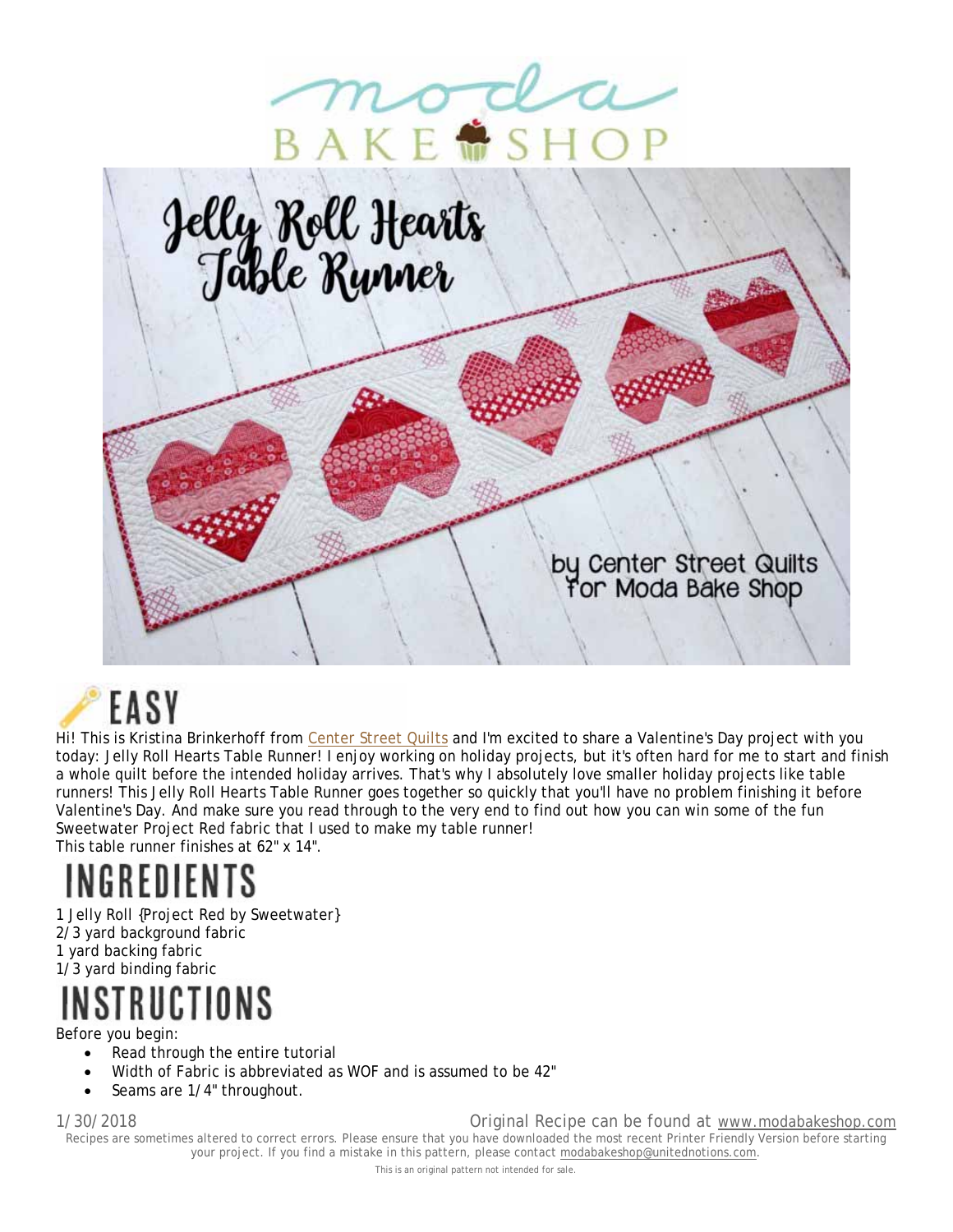### **Cutting Instructions:**

Choose seven (7) jelly roll strips (2.5" x WOF) for the hearts.

- Subcut (5) of the jelly roll strips into (4) 2.5" x 10.5" pieces each, for a total of (20) 2.5" x 10.5" pieces.
- Subcut the remaining (2) jelly roll strips into (10) 2.5" x 5.5" pieces total.

Choose one jelly roll strip for the cornerstones of the sashing.

Subcut the cornerstone jelly roll strip into (12) 2.5" x 2.5" squares.

From the background fabric, cut (2) 5.5" x WOF strips.

- Subcut into (10) 5.5" x 5.5" squares.
- From the remaining fabric, cut (20) 2.5" x 2.5" squares.

From the background fabric, cut (4) 2.5" x WOF strips for the sashing. (Note: if you'd like a scrappy sashing, you can use jelly roll strips for the sashing instead of using the background fabric).

Subcut into  $(4)$  2.5" x 10.5" pieces each to yield  $(16)$  2.5" x 10.5" sashing pieces.

Cut the binding into (4) 2.5" x WOF strips.

After cutting, you should end up with the following pieces:



Follow the step-by-step photo tutorial below to complete the Jelly Roll Hearts Tablerunner



This is an original pattern not intended for sale.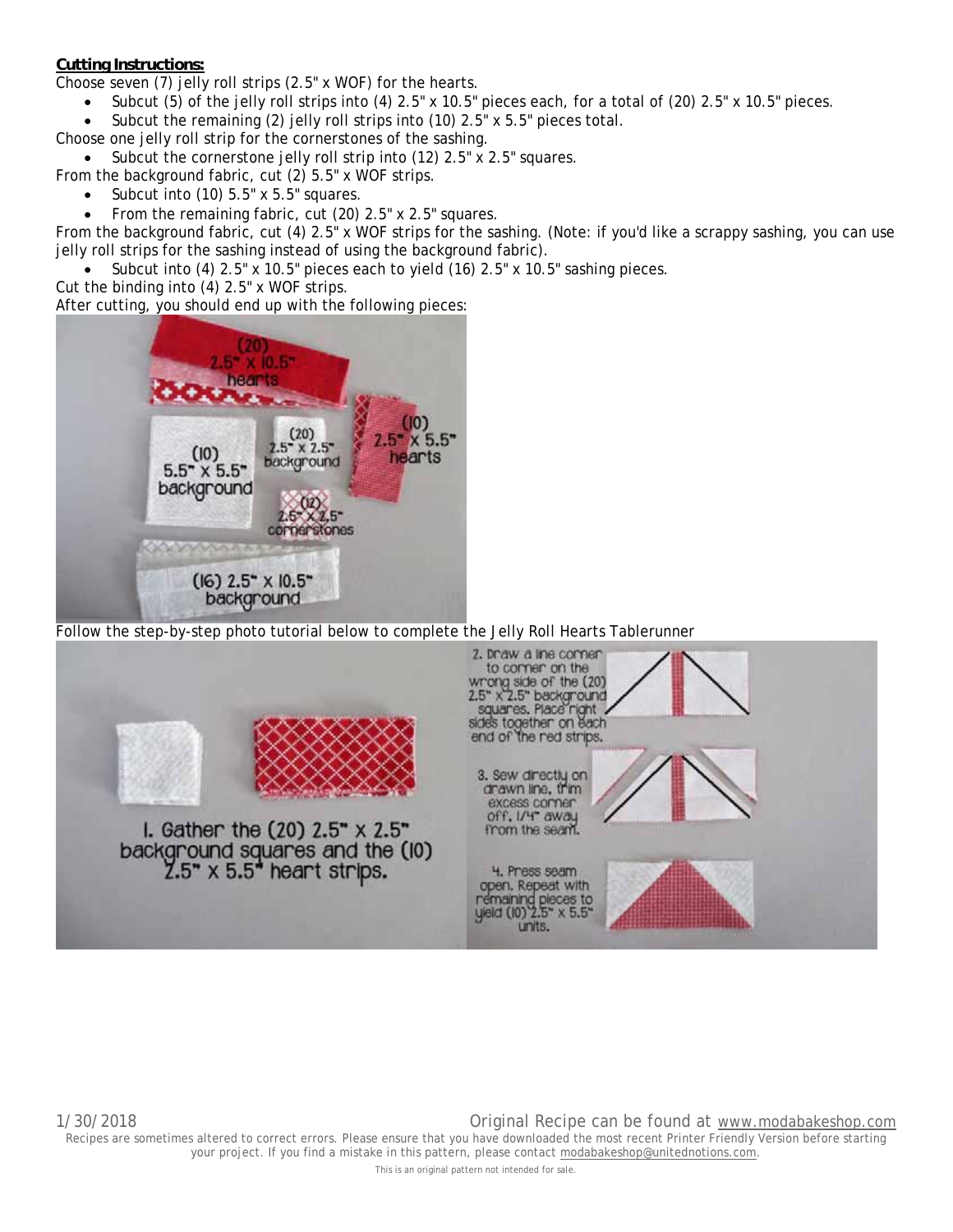





1/30/2018 Original Recipe can be found at www.modabakeshop.com Recipes are sometimes altered to correct errors. Please ensure that you have downloaded the most recent Printer Friendly Version before starting your project. If you find a mistake in this pattern, please contact modabakeshop@unitednotions.com.

This is an original pattern not intended for sale.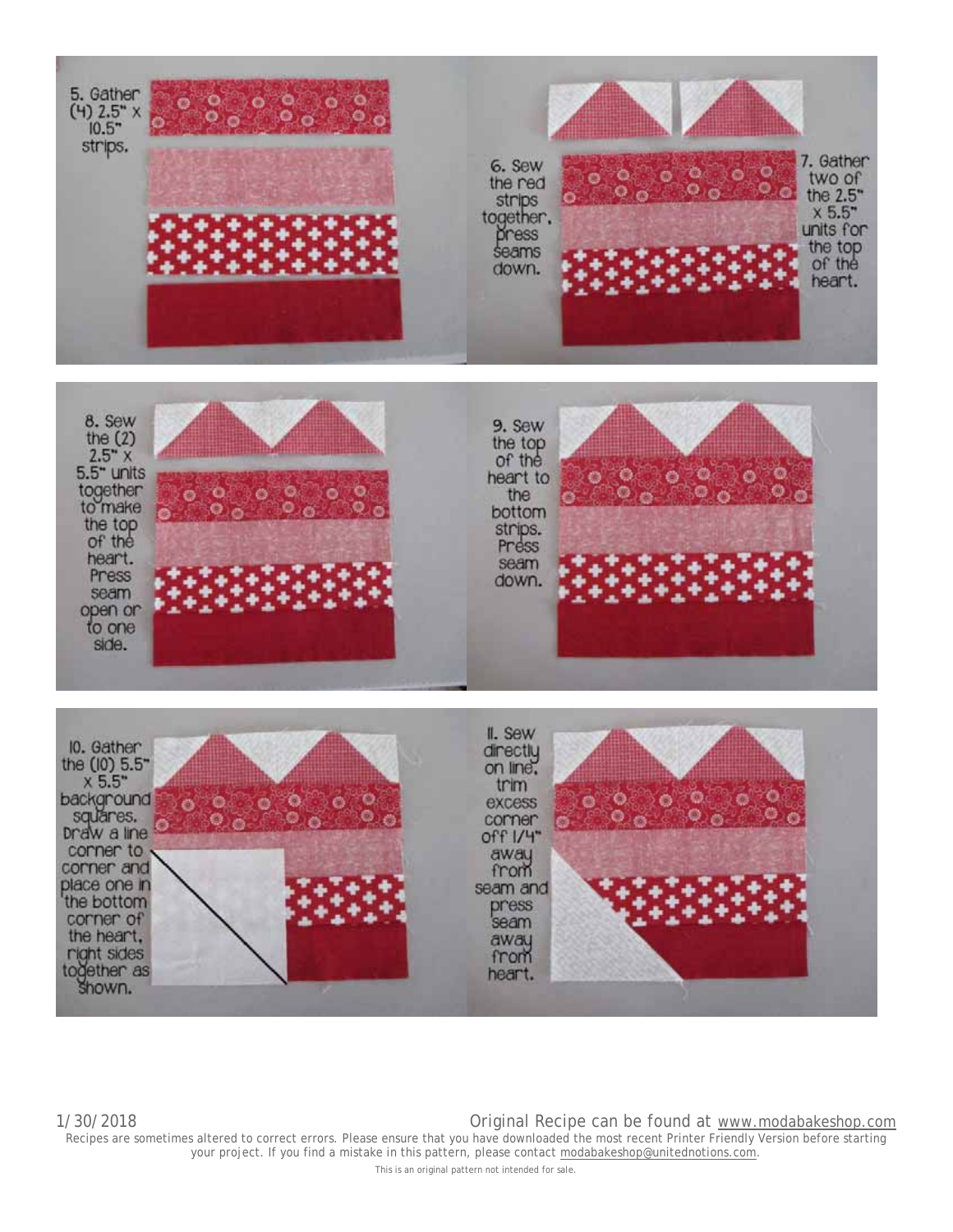

You can save the trimmed corner pieces from the heart for another project. The photo below shows those extra pieces.



Cut the 1 yard backing piece into (2) identical 18" x WOF pieces and sew the two pieces together along the 18" ends. Quilt and bind as desired.

1/30/2018 Original Recipe can be found at www.modabakeshop.com Recipes are sometimes altered to correct errors. Please ensure that you have downloaded the most recent Printer Friendly Version before starting your project. If you find a mistake in this pattern, please contact modabakeshop@unitednotions.com. This is an original pattern not intended for sale.